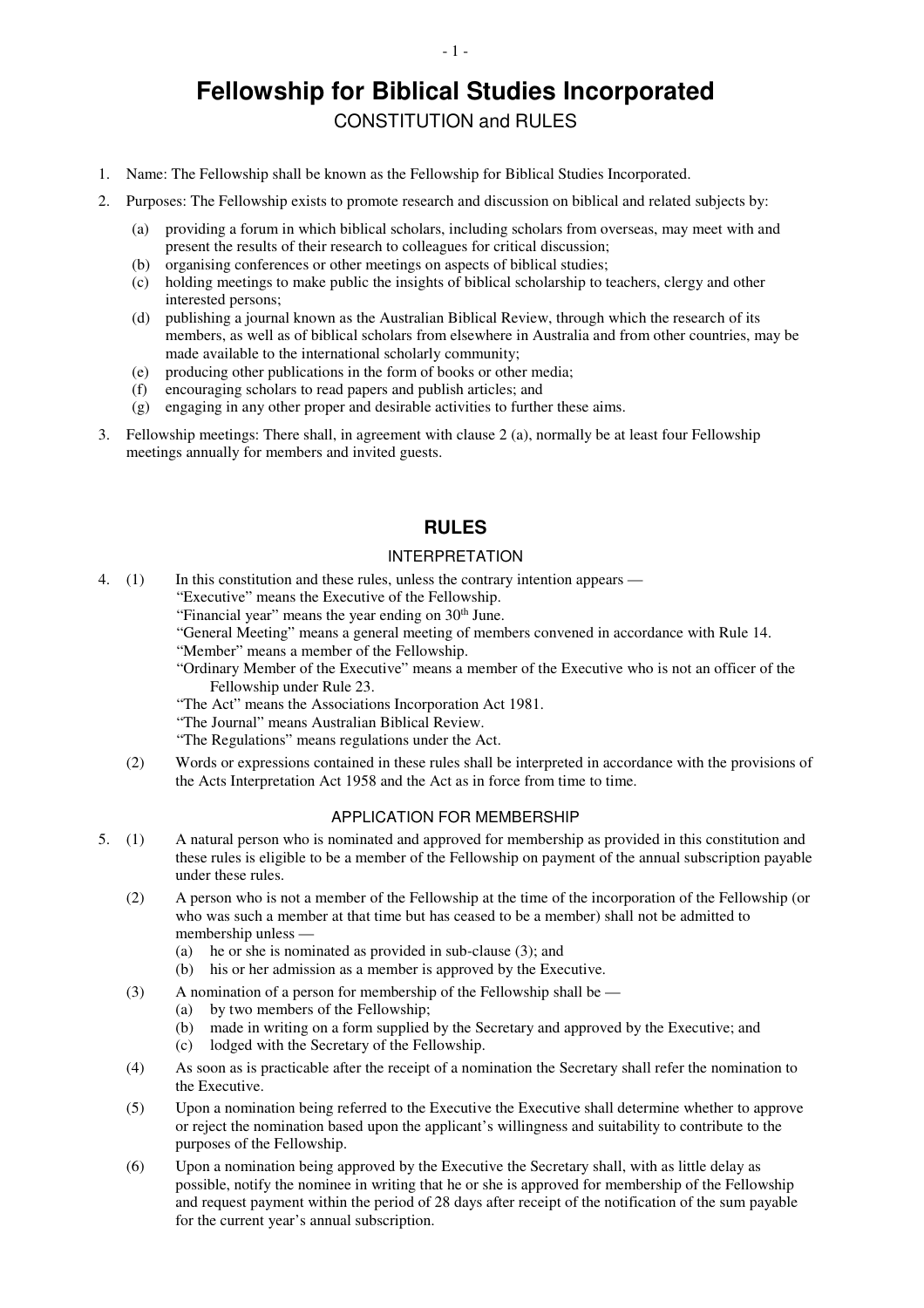- (7) The Secretary shall, upon payment of the amount referred to in sub-clause (6) within the period referred to in that sub-clause, enter the nominee's full name, address and date of the entry in the register of members kept by him or her and, upon the entry being so made, the nominee becomes a member of the Fellowship.
- (8) A right, privilege or obligation of a person by reason of his or her membership of the Fellowship (a) is not capable of being transferred or transmitted to another person;
	- (b) terminates upon the cessation of his or her membership whether by death or resignation or otherwise.

### **LIFE** MEMBERSHIP

6. The Executive may award life membership to a member, and he or she shall be recorded in the Register of Members as a Life Member. A Life Member shall be exempt from paying subscription fees, but shall retain all of the entitlements of membership, including the entitlement to receive the Journal.

### ANNUAL SUBSCRIPTION

- 7. (1) No entrance fee is required. An annual membership subscription shall be payable by members in respect of the year commencing on 1 January each year. The amount of the annual subscription shall be determined at the Annual General Meeting held during the year prior to the commencement of the subscription period. The payment of the annual subscription shall entitle the member to receive the current volume of the Journal by post on publication.
	- (2) The Executive shall designate a date on which the annual membership subscription is due for payment. Any member who does not pay his or her fees by that date loses their rights as a member under these rules, including their right to vote and to receive a copy of the journal, until payment is received.
	- (3) If a member of the Fellowship allows his or her subscription to remain unpaid for more than twelve months after the issue of the first request for payment, the Executive may remove his or her name from the Register of Members one month after informing the member in writing of its intention to do so.

The Executive shall not remove his or her name if the member makes good the unpaid subscription before the expiry of that date. If a member's name is removed under this sub-clause it may again be added to the Register of Members after following the procedures applicable to new members under Rule 5.

## REGISTER OF MEMBERS

8. The Secretary shall keep and maintain a register of members in which shall be entered for each member the full name, address and date of the entry, and the register shall be available for inspection by members.

## RESIGNATION or EXPULSION OF MEMBER

- 9. (1) A member may resign from the Fellowship by giving notice in writing to the Secretary and, upon receipt of that notice by the Secretary, or upon any date that is specified in that notice, the member shall cease to be a member.
	- (2) Upon the expiration of a notice given under sub-clause (1), the Secretary shall make an entry in the Register of Members recording the date that the resigning member ceased to be a member.
- 10. (1) Subject to these rules, the Executive may by resolution
	- (a) expel a member from the Fellowship; or
	- (b) suspend a member from membership of the Fellowship for a specified period; if the Executive is of the opinion that for either  $(a)$  or  $(b)$  the member —
		- (i) has refused or neglected to comply with this constitution and these rules; or
		- (ii) has been guilty of conduct unbecoming a member or prejudicial to the interests of the Fellowship.
	- (2) A resolution of the Executive under sub-clause  $(1)$ 
		- (a) does not take effect unless the Executive, at a meeting held not earlier than 14 and not later than 28 days after the service on the member of a notice under sub-clause (3) confirms the resolution in accordance with this clause; and
		- (b) where the member exercises a right of appeal to the Fellowship under this clause, does not take effect unless the Fellowship confirms the resolution in accordance with this clause.
	- (3) Where the Executive passes a resolution under sub-clause (1), the Secretary shall, as soon as practicable, cause to be served on the member a notice in writing —
		- (a) setting out the resolution of the Executive and the grounds on which it is based;
		- (b) stating that the member may address the Executive at a meeting to be held not earlier than 14 and not later than 28 days after service of the notice;
		- (c) stating the date, place and time of that meeting;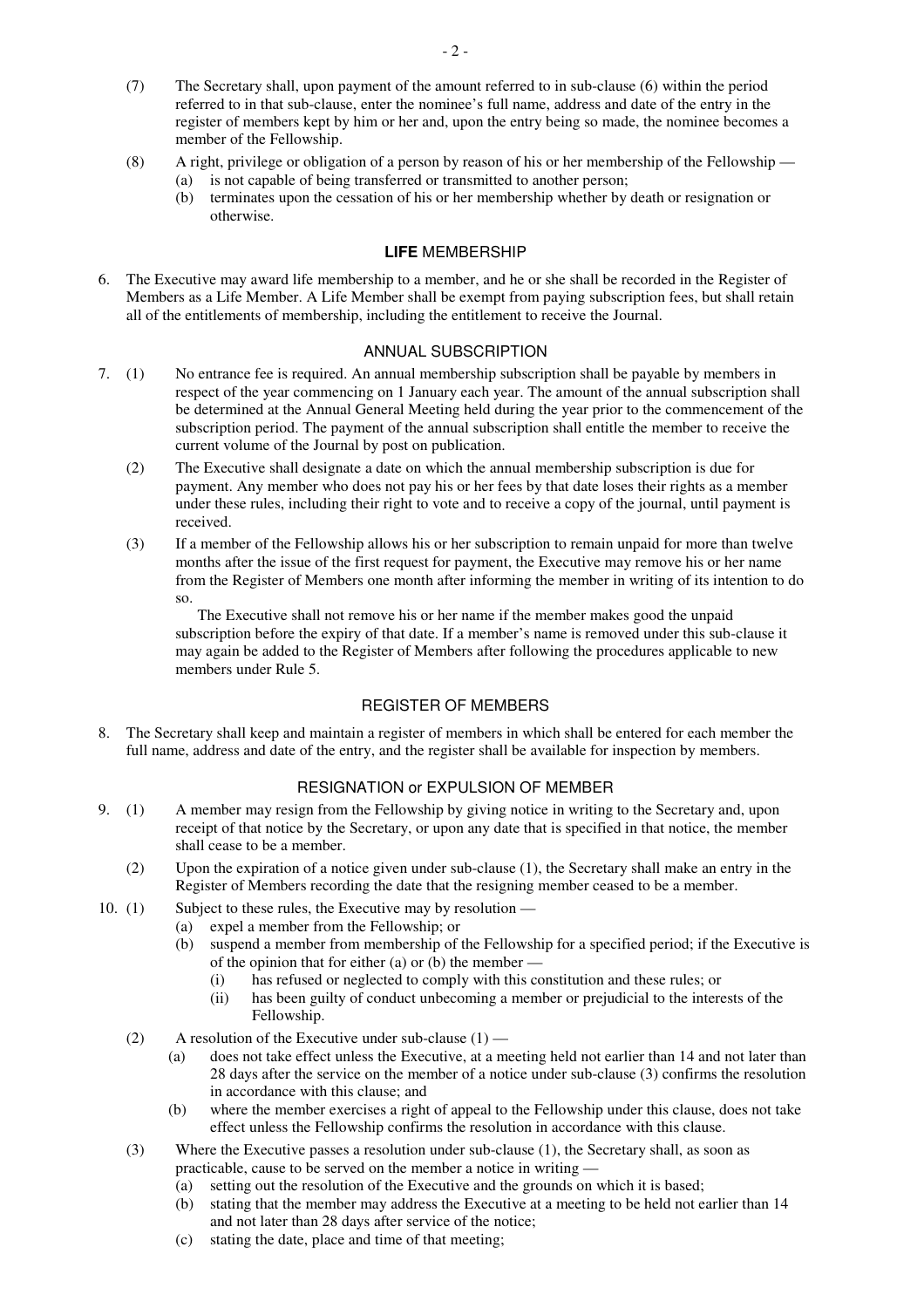- (d) informing the member that he or she may do one or more of the following
	- (i) attend that meeting;
	- (ii) give to the Executive before the date of that meeting a written statement seeking the revocation of the resolution;
	- (iii) not later than 24 hours before the date of the meeting, lodge with the Secretary a notice to the effect that he or she wishes to appeal to the Fellowship in general meeting against the resolution.
- (4) At a meeting of the Executive held in accordance with sub-clause (2), the Executive shall
	- (a) give to the member an opportunity to be heard;
		- (b) give due consideration to any written statement submitted by the member; and
		- (c) by resolution determine whether to confirm or to revoke the resolution.
- (5) Where the Secretary receives a notice under sub-clause (3), he or she shall notify the Executive and the Executive shall convene a general meeting of the Fellowship to be held within 21 days after the date on which the Secretary received the notice.
- (6) At a general meeting of the Fellowship convened under sub-clause  $(5)$  (a) no business other than the question of the appeal shall be transacted
	- no business other than the question of the appeal shall be transacted;
		- (b) the Executive may place before the meeting details of the grounds for the resolution and the reasons for the passing of the resolution;
		- (c) the member shall be given an opportunity to be heard; and
		- (d) the members present shall vote by secret ballot on the question whether the resolution should be confirmed or revoked.
- (7) If at the general meeting
	- (a) at least two-thirds of the members vote in person in favour of the confirmation of the resolution, the resolution is confirmed; and
	- (b) in any other case, the resolution is revoked.

## ANNUAL GENERAL MEETING

- 11. (1) The Fellowship shall in each calendar year convene an annual general meeting of its members.
	- (2) The annual general meeting shall be held at such time, date and place as the Executive determines.
	- (3) The annual general meeting shall be specified as such in the notice convening it.
	- (4) The ordinary business of the annual general meeting shall be to
		- (a) confirm the minutes of the last preceding annual general meeting and of any general meeting held since that meeting;
			- (b) receive from the Executive reports upon the transactions of the Fellowship during the last preceding financial year and decide on any recommendations concerning subscriptions to the Fellowship;
			- (c) elect the Officers of the Fellowship and five ordinary members of the Executive including the editors of the Journal;
		- (d) receive and consider the statement submitted by the Fellowship in accordance with section 30(3) of the Act; and
		- (e) decide whether to appoint an auditor or auditors.
	- (5) The annual general meeting may transact special business of which notice is given in accordance with these rules.
	- (6) The annual general meeting shall be in addition to any other general meetings that may be held in the same year.

# SPECIAL GENERAL MEETING

- 12. All general meetings other than the annual general meeting shall be called special general meetings.
- 13. (1) The Executive may, whenever it thinks fit, convene a special general meeting of the Fellowship and, where, but for this sub-clause, more than 15 months would elapse between annual general meetings, shall convene a special general meeting before the expiration of that period.
	- (2) the Executive shall, on the requisition in writing of members representing not less than 10% of the total number of members convene a special general meeting of the Fellowship.
	- (3) The requisition for a special general meeting shall state the objects of the meeting and shall be signed by the members making the requisition and be sent to the address of the Secretary and may consist of several documents in a like form, each signed by one or more of the members making the requisition.
	- (4) If the Executive does not cause a special general meeting to be held within one month after the date on which the requisition is sent to the address of the Secretary, the members making the requisition, or any of them, may convene a special general meeting to be held not later than 3 months after that date.
	- (5) A special general meeting convened by members in pursuance of these rules shall be convened in as nearly as possible the same manner as meetings convened by the Executive and all reasonable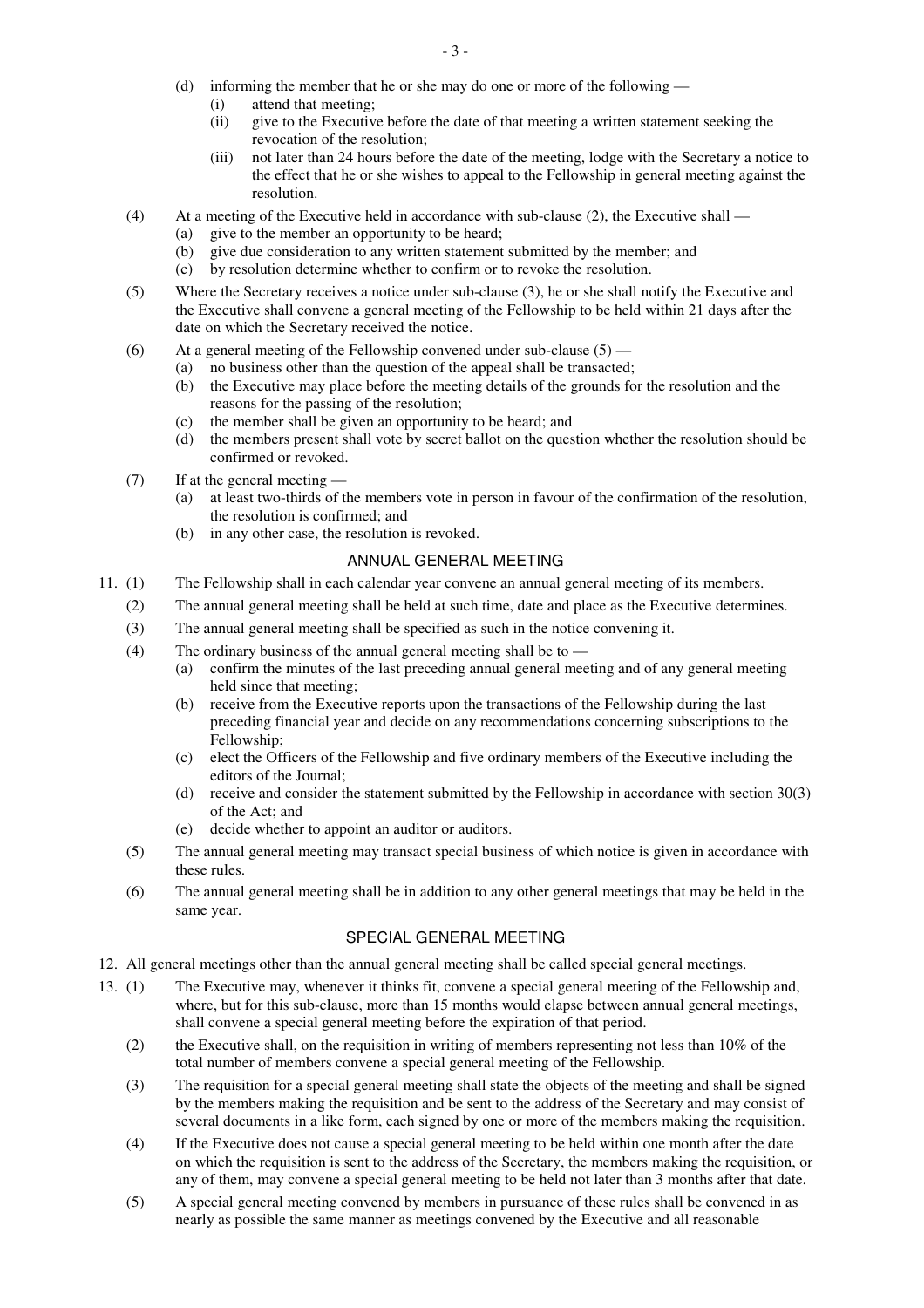expenses incurred in convening the meeting shall be refunded by the Fellowship to the persons incurring the expenses.

## NOTICE OF MEETING

- 14. (1) The Secretary of the Fellowship shall, at least 14 days before the date fixed for holding a general meeting of the Fellowship, cause to be sent to each member of the Fellowship at his or her address appearing in the register of members, a notice stating the place, date and time of the meeting and the nature of the business to be transacted at the meeting.
	- (2) No business other than that set out in the notice convening the meeting shall be transacted at the meeting.
	- (3) A member desiring to bring any business before a meeting may give notice of that business in writing to the secretary, who shall include that business in the notice calling the next general meeting after the receipt of the notice.

# PROCEEDINGS AT MEETINGS

- 15. (1) All business that is transacted at a special general meeting and all business that is transacted at the annual general meeting with the exception of that specially referred to in these rules as being the ordinary business of the annual general meeting shall be deemed to be special business.
	- (2) No item of business shall be transacted at a general meeting unless a quorum of members entitled under these rules to vote is present during the time when the meeting is considering that item.
	- (3) 20% of members or 15 members, whichever is lower, personally present (being members entitled under these rules to vote at a general meeting) constitute a quorum for the transaction of the business of a general meeting.
	- (4) If within half an hour after the appointed time for the commencement of a general meeting, a quorum is not present, the meeting if convened upon the requisition of members shall be dissolved and in any other case shall stand adjourned to the same day in the next week at the same time and (unless another place is specified by the Chair at the time of the adjournment or by written notice to members given before the day to which the meeting is adjourned) at the same place and if at the adjourned meeting a quorum is not present within half an hour after the time appointed for the commencement of the meeting, the members present (being not fewer than 10) shall be a quorum.
- 16. (1) The President, or in his or her absence, the Vice-President, shall preside as Chair at each general meeting of the Fellowship.
	- (2) If the President and the Vice-President are absent from a general meeting, the members present shall elect one of their number to preside as Chair at the meeting.
- 17. (1) The Chair of a general meeting at which a quorum is present may, with the consent of the meeting, adjourn the meeting from time to time and place to place, but no business shall be transacted at an adjourned meeting other than the business left unfinished at the meeting at which the adjournment took place.
	- (2) Where a meeting is adjourned for 14 days or more, a like notice of the adjourned meeting shall be given as in the case of a general meeting.
	- (3) Except as provided in sub-clauses (1) and (2), it is not necessary to give notice of an adjournment or of the business to be transacted at an adjourned meeting.
- 18. A question arising at a general meeting of the Fellowship shall be determined by the voices or, if the Chair's opinion that the motion is passed or lost is challenged by one or more members saying "No", the vote shall be further taken and determined on a show of hands and unless before or on the declaration of the show of hands a ballot is demanded, a declaration by the Chair that a resolution has, by the voices or on a show of hands, been carried or carried unanimously (if there is no dissentient voice) or carried by a particular majority or lost, and an entry to that effect in the Minute Book of the Fellowship is or are evidence of the fact, without proof of the number or proportion of the votes recorded in favour of, or against, that resolution.
- 19. (1) Upon any question arising at a general meeting of the Fellowship, a member has one vote only.
	- (2) All votes shall be given personally. Proxy voting is not allowed.
	- (3) In the case of an equality of voting on a question, the Chair of the meeting is entitled to exercise a second or casting vote.
- 20. (1) If at a meeting a ballot on any question is demanded by not fewer than five members, it shall be taken at that meeting in such manner as the Chair may direct and the resolution of the ballot shall be deemed to be a resolution of the meeting on that question.
	- (2) A ballot that is demanded on the election of a Chair or on a question of an adjournment shall be taken forthwith and a ballot that is demanded on any other question shall be taken at such time before the close of the meeting as the Chair may direct.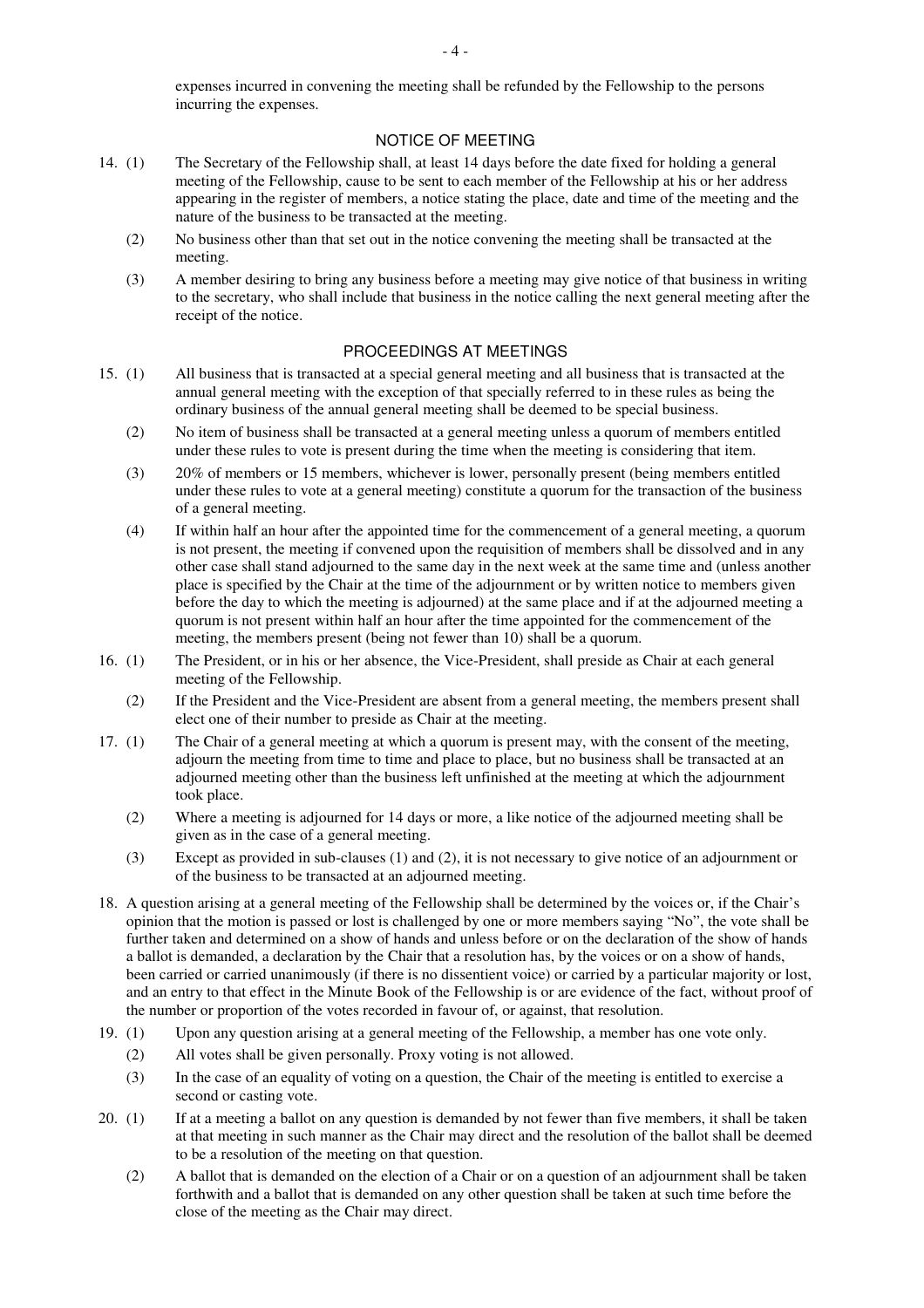21. A member is not entitled to vote at any general meeting unless all monies due and payable by him or her to the Fellowship have been paid.

# EXECUTIVE and OTHER COMMITTEES

- 22. (1) The affairs of the Fellowship shall be managed by an Executive constituted as provided in Rule 24.
	- (2) The Executive
		- (a) shall control and manage the business and affairs of the Fellowship;
			- (b) may, subject to this constitution, these rules, the regulations and the Act, exercise all such powers and functions as may be exercised by the Fellowship other than those powers and functions that are required by these rules to be exercised by general meetings of the members of the Fellowship;
		- (c) subject to this constitution, these rules, the regulations and the Act, has power to perform all such acts and things as appear to the Executive to be essential for the proper management of the business and affairs of the Fellowship;
		- (d) shall be responsible for the form of all meetings;
		- (e) may appoint an Assistant Treasurer and/or an Assistant Secretary, from among the members, until the next annual general meeting; and
		- (f) may appoint a business manager not necessarily from among the members.
	- (3) Other committees may be appointed for special purposes by the Executive or a general meeting as need arises.
- 23. (1) The officers of the Fellowship shall be  $-$ 
	- (a) a President; (b) a Vice-President; (c) a Treasurer; and (d) a Secretary.
	- (2) The provisions of Rule 25 so far as they are applicable and with the necessary modifications, apply to and in relation to the election of persons to any of the offices mentioned in sub-clause (1).
	- (3) Each officer of the Fellowship shall hold office until the annual general meeting next after the date of his or her election but is eligible for re-election.
	- (4) In the event of a casual vacancy in any office referred to in sub-clause (1), the Executive may appoint one of its members to fill the vacant office and the member so appointed may continue in office up to and including the conclusion of the annual general meeting next following the date of his or her appointment.
- 24. (1) Subject to section 23 of the Act the Executive shall consist of
	- (a) the officers of the Fellowship, and
	- (b) five ordinary members including the editor or editors of the Journal;

each of whom shall be elected each year at the annual general meeting of the Fellowship.

- (2) Each ordinary member of the Executive shall, subject to these rules, hold office until the annual general meeting next after the date of his or her election but is eligible for re-election.
- (3) If fewer than five members are nominated at the annual general meeting as ordinary members of the Executive, the Executive shall have the power to co-opt members to serve on the Executive until the time of the next annual general meeting.
- (4) In the event of a casual vacancy occurring in the office of an ordinary member of the Executive, the Executive may appoint a member of the Fellowship to fill the vacancy and the member so appointed shall hold office, subject to these rules, until the conclusion of the annual general meeting next following the date of his or her appointment.

# ELECTION OF OFFICERS and VACANCY

- 25. (1) Nominations of candidates for election as officers of the Fellowship or as ordinary members of the Executive shall be made before or at the annual general meeting.
	- (2) If the number of nominations received is equal to the number of vacancies to be filled, the persons nominated shall be deemed to be elected.
	- (3) If the number of nominations exceeds the number of vacancies to be filled, a ballot shall be held.
	- (4) The ballot for the election of officers and ordinary members of the Executive shall be conducted at the annual general meeting in such usual and proper manner as the Executive may direct.
	- (5) A nomination of a candidate for election under this clause is not valid if that candidate has been elected to another office at the same election.
- 26. For the purposes of these rules the office of an officer of the Fellowship or an assistant or of an ordinary member of the Executive becomes vacant if the officer, assistant or member —
	- (a) ceases to be a member of the Fellowship;
	- (b) becomes an insolvent under administration within the meaning of the Companies (Victoria) Code; or
	- (c) resigns his or her office by notice in writing given to the Secretary.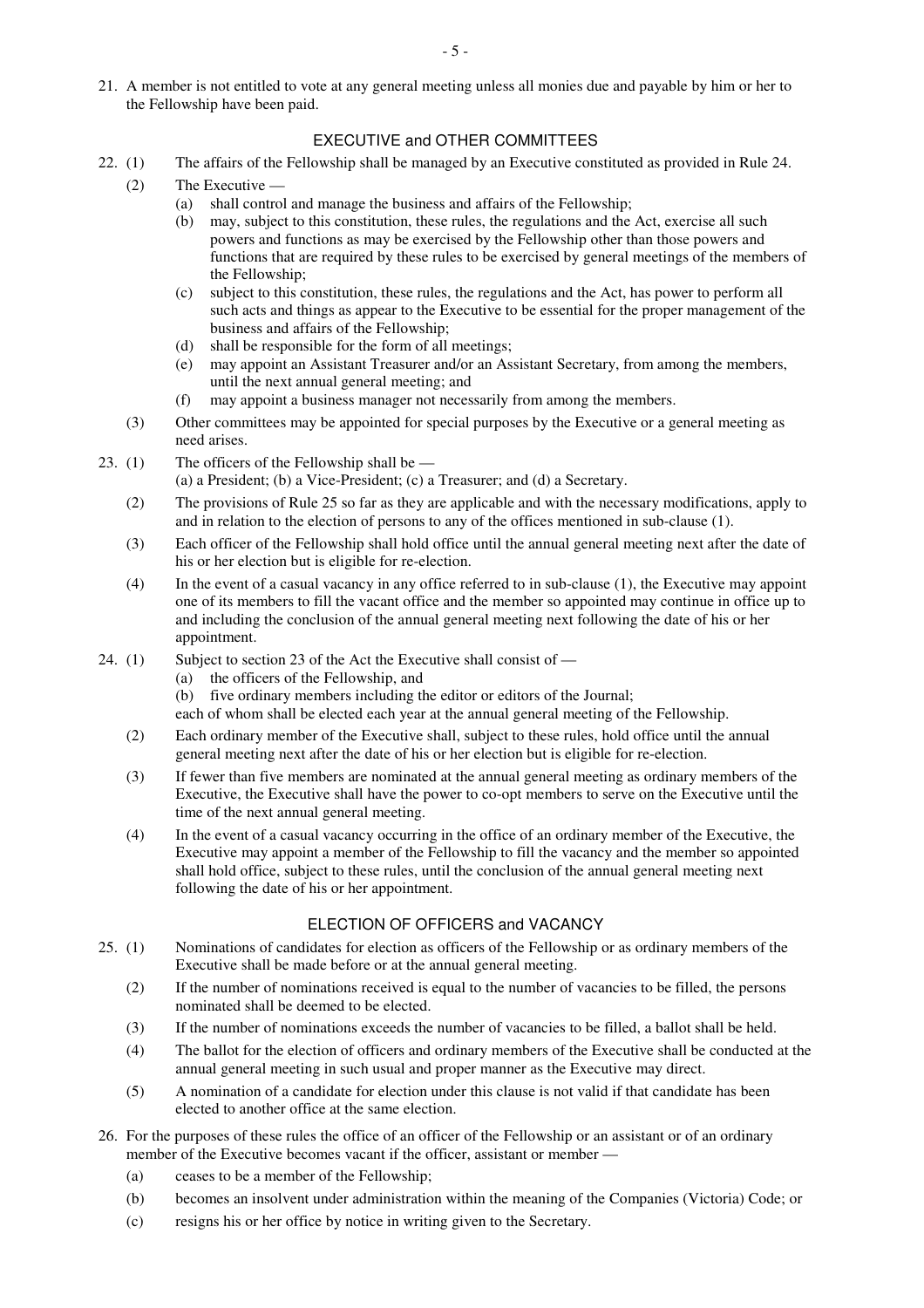# PROCEEDINGS OF EXECUTIVE

- 27. (1) The Executive shall meet at least once in each year at such places and such times as the Executive may determine.
	- (2) Special meetings of the Executive may be convened by the President or by any four of the members of the Executive.
	- (3) Notice shall be given to members of the Executive of any special meeting specifying the general nature of the business to be transacted and no other business shall be transacted at such a meeting.
	- (4) Any four members of the Executive constitute a quorum for the transaction of the business of a meeting of the Executive.
	- (5) No business shall be transacted unless a quorum is present and if within half an hour of the time appointed for the meeting a quorum is not present the meeting shall stand adjourned to the same place and at the same hour of the same day in the following week unless the meeting was a special meeting, in which case it lapses.
	- (6) At meetings of the Executive
		- (a) the President or in his or her absence the Vice-President shall preside; or
		- (b) if the President and the Vice-President are absent such one of the remaining members of the Executive as may be chosen by the members present shall preside.
	- (7) Questions arising at a meeting of the Executive or of any sub-committee appointed by the Executive shall be determined by the voices or, if the Chair's opinion that the motion is passed or lost is challenged, the vote shall be determined on a show of hands or, if demanded by a member, by a ballot taken in such a manner as the person presiding at the meeting may determine.
	- (8) Each member present at a meeting of the Executive or of any sub-committee appointed by the Executive (including the person presiding at the meeting) is entitled to one vote, and in the event of an equality of votes on any question, the person presiding may exercise a second or casting vote.
	- (9) Written notice of each Executive meeting shall be served on each member of the Executive by delivering it to him or her at a reasonable time before the meeting or by sending it by prepaid post or by e-mail addressed to the member at his or her usual or last known address.
	- (10) Subject to sub-clause (4) the Executive may act notwithstanding any vacancy on the Executive.

## **SECRETARY**

28. The Secretary of the Fellowship shall keep minutes of the resolutions and proceedings of each general meeting and each executive meeting in books provided for that purpose together with a record of the names of persons present at executive meetings, and attend to correspondence.

#### TREASURER

- 29. (1) The Treasurer of the Fellowship shall
	- (a) collect and receive all monies due to the Fellowship and make all payments authorised by the Fellowship; and
	- (b) keep correct accounts and books showing the financial affairs of the Fellowship with full details of all receipts and expenditure connected with the activities of the Fellowship.
	- (2) The accounts and books referred to in sub-clause (1) shall be available for inspection by members of the Executive.

## REMOVAL OF MEMBER OF EXECUTIVE COMMITTEE

- 30. (1) The Fellowship in general meeting may by resolution remove any member of the Executive before the expiration of his or her term of office and appoint another member in his or her stead to hold office until the expiration of the term of the first-mentioned member.
	- (2) Where the member to whom a proposed resolution referred to in sub-clause (1) makes representations in writing (not exceeding a reasonable length) to the Secretary or President of the Fellowship and requests that they be notified to the members of the Fellowship, the Secretary or the President may send a copy of the representations to each member of the Fellowship or, if they are not so sent, the member may require that they be read out at the meeting.

## MONIES

31. All monies received shall be devoted solely for the purposes for which the Fellowship exists. They shall be banked as soon as is practical as received without deduction of any kind in an account in the name of the Fellowship for Biblical Studies Incorporated at a bank approved by the Executive and all payments made by cheque shall be signed by any two of at least three signatories appointed by the Executive from among its members. The distribution of income or property of the Fellowship to its members is prohibited.

## SEAL

32. (1) The Common Seal of the Fellowship shall be kept in the custody of the Secretary.